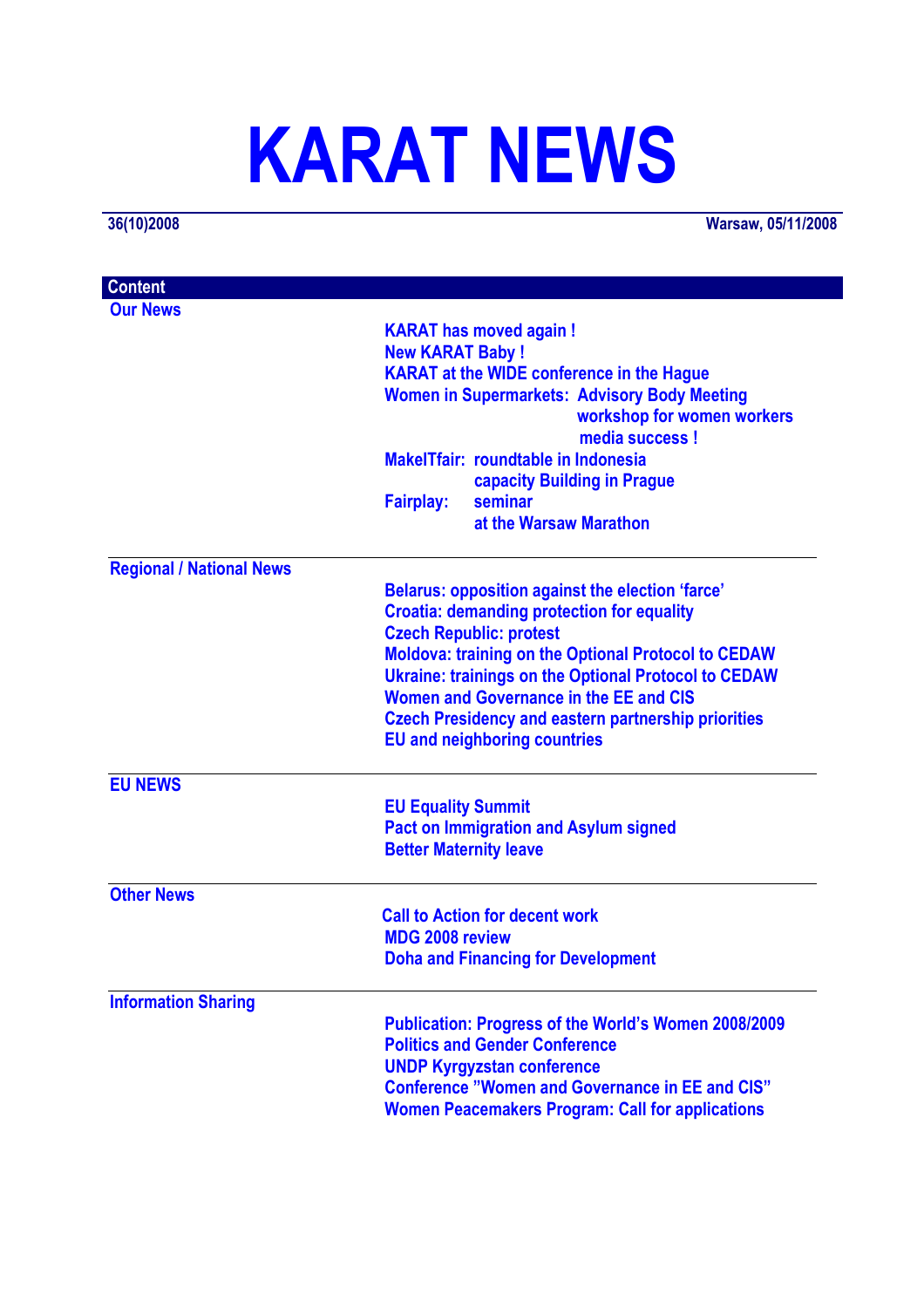# **Our News**

# **KARAT has moved AGAIN !**

After only 6 months KARAT's SECRETARIAT HAS MOVED AGAIN. This time it is for good! We hope to stay in our new, nice, and cosy office for many, many years.

Our new contact details: KARAT Coalition ; ul. Rakowiecka 39A/ 14, 02-521 Warsaw, Poland; tel/fax: (48) 22 8491647 ; e-mail: secretariat@karat.org.pl

#### **New Karat Baby!**

It is our great pleasure to let you all know that on 29.10 Julka from Karat Secretariat has given birth to baby Klara. Both mum and baby are fine and already home, while father concentrates on feeling proud.

# **KARAT at the WIDE conference**

Representatives of KARAT joined the 2008 WIDE Annual Conference (AC) titled: *Feminist Visions for a Just Europe"* held in The Hague on October 9 – 11. Among others the sessions focused on: development policy, trade, migration, peacekeeping, feminisation of labour, and decent work. *Women organizing for changes in the working conditions: A case study by KARAT* was a title of the Strategy Session on the day 3 focusing on the KARAT's experience gathered within the 'women in supermarkets' project. The session met a great interest of participants and developed some interesting strategies for addressing the issue of the women's workers right violations in diverse countries.

The conference hosted by WO=MEN, the Dutch Gender Platform, and held in the shadow of the current financial crisis have managed to gather 200 feminist activists, academics, experts and gender equality professionals from around the world. Collective action between feminist advocates from East, West and South was emphesized during the event.

For more information please visit: http://www.wide-network.org/ or write to Kasia at: kasia.staszewska@karat.org.pl

# **Women in Supermarkets: Advisory Body Meeting**



The third and final working meeting of lawyers, NGOs, Unions, academics and decision makers forming the Strategic Action Advisory Body (SAAB) - an experts group of project *Labour right protection from gender perspective in the super/hypermarkets in Poland* - took place on September 24. It resulted in several recommendations addressed to the relevant institutions and ministries aiming at

improving the working conditions of women supermarket workers. Further, SAAB recomended organization of workers rights trainings for the supermarket employees.

To know more contact Agnieszka Chmielecka at: agnieszka.chmielecka@karat.org.pl

#### **Women in Supermarkets: workshop for the women workers**

On 23-24 October 2008 KARAT organized workshop for women leaders of workers' movements and trade unions operating in supermarkets in Poland. Its aim was to activate women to cooperate and build alliances as well as to provide them with the legal tools to improve working conditions in their work places.

For more information please contact Agnieszka Chmielecka at: agnieszka.chmielecka@karat.org.pl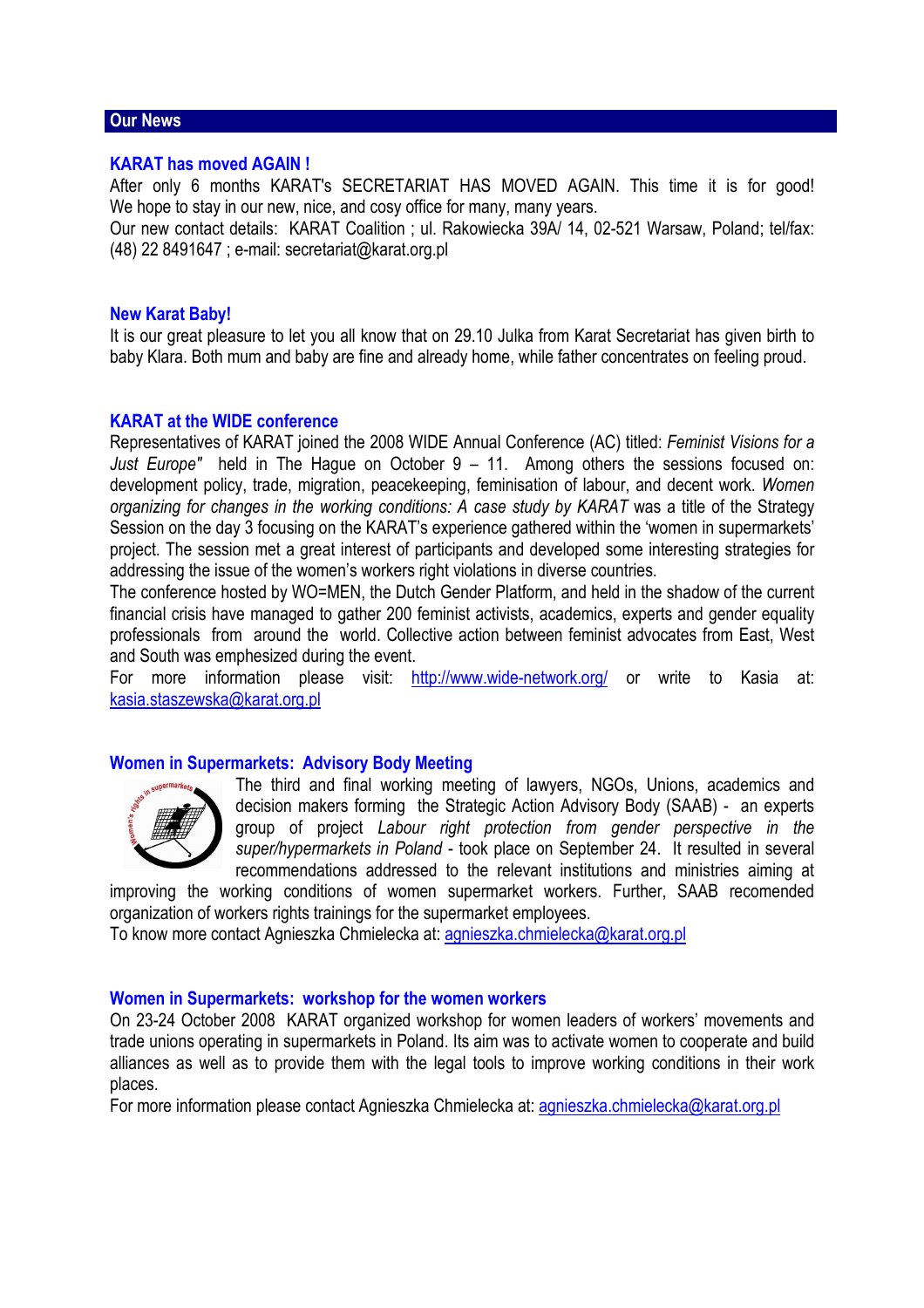#### **Women in Supermarkets: media success !**

"Situation of women employed in super/hyper markets in Poland" is the title of the research report published by KARAT (in Polish). The report met with significant interest of the media and National Labour Inspectorate. Several articles were published in the local and national newspapers. A radio program "Better late than never" with Agnieszka Chmielecka, project coordinator as a speaker, was broadcasted in one of the most popular information stations in Poland.

For the articles or radio broadcast please contact Agnieszka Chmielecka at:

agnieszka.chmielecka@karat.org.pl

# **MakeITfair: roundtable in Indonesia**



KARAT as a partner of the project MakelTfair & ProcurelTfair, will be present during international round table organized by GoodElectronics - International Network on Human Rights and Sustainability in Electronic held in Indonesia, a country where a lot of next generation electronics is produced. More information: Monika Matus at: monika.matus@karat.org.pl

**MakeITfair: capacity building in Prague**  In the framework of MakeITfair campaign KARAT organized a Capacity Building workshop on 14th of October in Prague, Czech Republic. Aims of the workshop were to inform interested NGOs on current state of affairs; impact of growing demand for electronic goods ; environmental issues, social & economic development in Southern countries and so called countries in transition. The workshop was successful with at least three new NGOs joining MakeITfair in the Czech.

To know more contact Monika Matus at: monika.matus@karat.org.pl

#### **Fairplay: seminar**

International workshop for the activists and multipliers from Poland, Germany and Austria organized within the joint project of KARAT, Südwind and CIR took place in Münster, Germany on 19 – 21 September 2008. Participants had a chance to learn about the Clean Clothes Campaign experiences, discuss the Corporate Social Responsibility's effectiveness in the South, take part in the Guided tour of critical consumption in the city of Münster and elaborate the strategies for action . For more info contact Joanna at: joanna.szabunko@karat.org.pl

#### **Fairplay: at the Warsaw Marathon**



On 28 September 2008, just before the start of the  $30<sup>th</sup>$  Warsaw Marathon Fairplay activists oraganized a consumer action in order to raise awarness about the power the global sport brands have to stop the exploitation of workers in their supply chains. The runners could sign the appeal addressed to the representatives of Nike, Adidas, Puma, Ascics and New Balance calling for a positive action for change. To express the support some of the runners put on a "Right to Organize" sticker on their T-shirts, others agreed to wear a "fair T-shirt" manufactured by the women's collective from Nicaragua. To see the pictures please go to: http://www.kobietypraca.org/fairplay/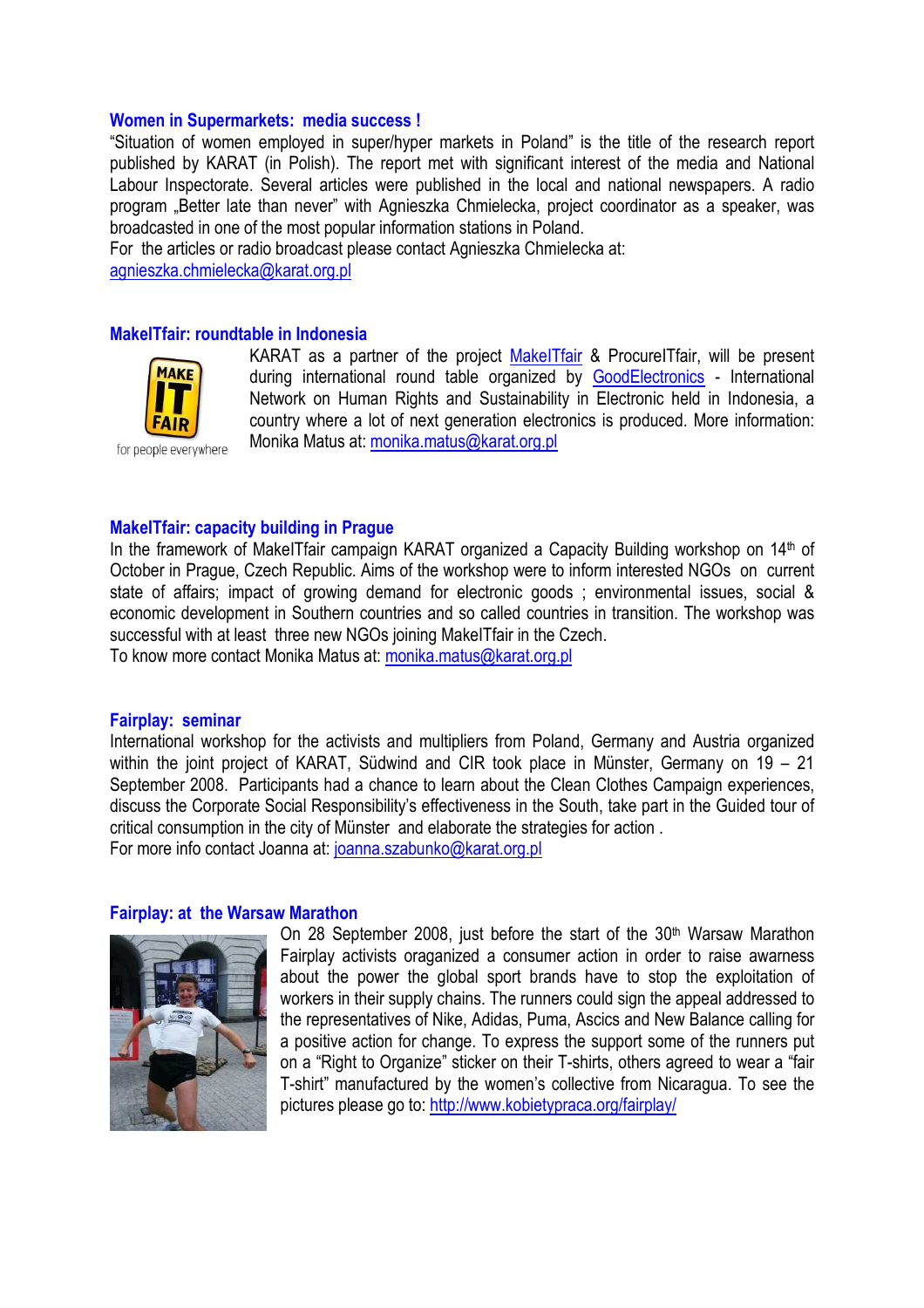# **National/Member's News**

### **Belarus: opposition against the election 'farce'**

Belarus opposition leaders urged the EU not to recognise the results of the parliamentary elections of 28 September 2008 in which allies of President Alexander Lukashenko, seen as Europe's last dictator took all the 110 available seats. The opposition leaders pointed to representatives of opposition absence from election commissions and advance voting, all giving the authorities an opportunity to cheat. Source: http://www.euractiv.com/en/enlargement/belarus-opposition-calls-eu-recognise-electionfarce/article-175819

#### **Croatia: demanding protection for equality**

Several Croatian NGOs including B.a.b.e (KARAT member) appealed to the Parliamentary Constitutional Committee to protect the constitutional principle of equality of citizens of Croatia by Law. Pointing to media reports on violations discovered the National Audit Bureau in its report on the Audit of financial reports of political parties and independent candidates for 2007, the NGOs appealed to the institutions to file proper charges in all cases of violations committed by political parties and non-profit organizations. The appeal was followed by the expression of hope that the next year`s findings of the Audit Bureau will be more positive and the actions of political parties more transparent, increasing the citizens` trust in political parties as pillars of democracy.

Source: http://see.oneworldsee.org/article/view/151478/1/

#### **Czech Republic: protest**

Czech Women's Lobby platform requests an investigation into the content and the footnote of the No. 26 E.U. grant competition announcement for the area 3.4. Equal Opportunities of Men and Women at the Labor Market and Reconciling Family and Professional Life (OP LZZ) published by the Ministry of Labor and Social Affairs on August 25, 2008. The request concerns the footnote that states: "Note: Projects may not be of political nature and must not promote any political or ideological aims, including feminist or masculinist ideologies."

The letter that the Czech Women´s Lobby wrote to the Minister without portfolio Džamila Stehlíková who is also responsible for human rights and equal opportunities issues is available at: http://www.wavenetwork.org/start.asp?ID=23053

#### **Moldova: training on the Optional Protocol to CEDAW**

Gender-Center and Women Political Club 50/50 (KARAT members organizations and project partners) were the organizers of the "OP CEDAW – instrument of women rights protection" capacity building workshop that took place on 11 October 2008 in Chisinau, Moldova. The workshop gathered 20 women from different political parties and NGOs who discussed the principles of CEDAW and OP, its benefits and potentials, technical requirements of filing a case under OP and examined the cases that can be potentially submitted to the CEDAW Committee.

For more information contact Valentina Bodrug-Lungu**,** at: lunguval@mcc.md

#### **Ukraine: trainings on the Optional Protocol to CEDAW**

"Application of CEDAW and the optional protocol to it as the efficient tool to overcome displays of discrimination in Ukraine" was a title of two trainings organized in Ukraine in October 2008 by the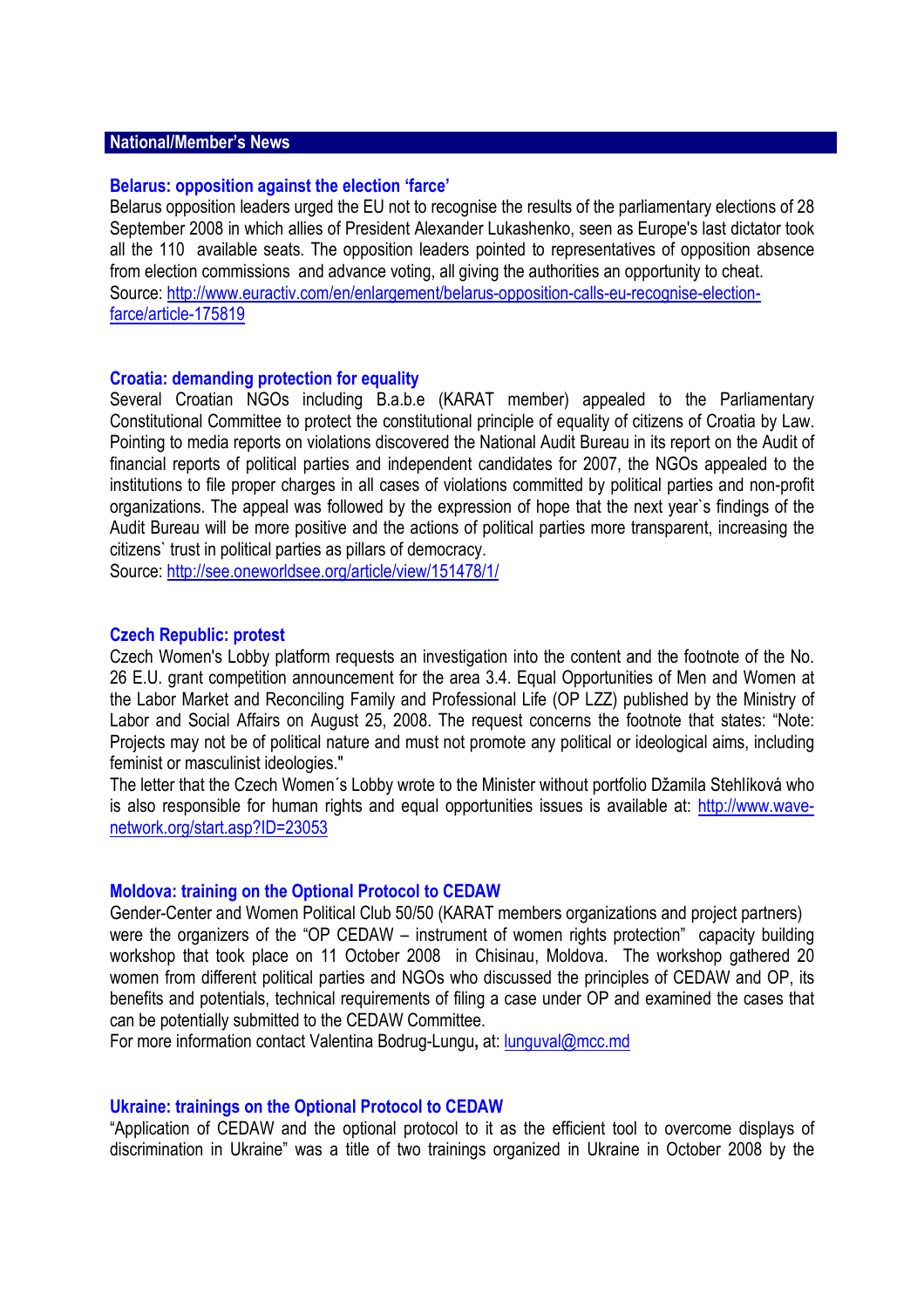Ministry of Ukraine for Family, Youth and Sports, Indiana University Parliamentary Development Project and the Ukrainian Women's Fund (the project partner of KARAT).

The first training gathered more than 40 persons from all the regions of Ukraine among them: the heads and deputy heads of regional departments responsible for gender policy; gender advisors to governors and heads of regional administrations representatives, gender resource centers in the regions, etc. The participants' active interest in the trainings pointed to the great need for addressing the topic. According to them the most important gains from the training was their improved understanding of how to apply the CEDAW Convention and its Optional Protocol to the cases they deal with as part of their work and how to transfer the texts of official documents into the popular language. They noted that more trainings is needed for those working at the local level.

The second training was addressed to gender focal points of Verhovna Rada (Ukrainian Parliament) committee and of the Ministries of Ukraine.

For more info contact Olena Suslova at: uwf@uwf.kiev.ua

# **Women and Governance in the EE and CIS**

As part the new "Women and Governance" program UNDP is currently implementing the project exploring women's political participation in the Eastern Europe and CIS. The project consists of extensive research and meetings with the decision makers in Turkey, Bosnia and Harzegovina, Poland, Ukraine, Georgia and Kyrgyzstan. A regional report coordinated by Wendy Harcourt, the ex-Chair of WIDE, covering governance and women's leadership issues will be developed.

One of the *Women in Politics* roundtables took place on 21st October in Warsaw, Poland. KARAT Coalition was invited to join the discussion.

More information: http://europeandcis.undp.org/gender/genderandgovernance/show/DCA3E0CF-F203-1EE9-BF59DF40A4F1F4DC

# **Czech Presidency and eastern partnership priorities**

The future Czech Presidency of the Council of the EU starting on the 1st of January 2009 will be looking eastwards. During the conference organized on October 20<sup>th</sup> by PASOS (Policy Association for an Open Society) and Europeum relations with Russia and other countries from the former Soviet block were at the heart of discussion about the EU's external priorities.

Source: Concord UE Monitoring Newsletter, 24.10.2008

# **EU and neighboring countries**

"Implementing the Ljubljana Declaration: Guidelines for National Action" is a title of the outcome document from an international conference organized by European Citizen Action Service jointly with the National Foundation for Civil Society Development and Impact - European Centre for Cross-Sector Partnership in Zadar, Croatia. The conference focused on the development of civil society organizations in the Western Balkans and Eastern European EU Neighborhood countries. The ambition was to provide a toolbox for the EU, national governments and CSOs in their efforts to implement the Ljubljana Declaration agreed in April this year. The key message circulated around again recognized the civil society as an independent actor for policy making.

More info:: http://www.vesta.ba/en/node/155 or contact Kenan Hadzimusic, at: kenan.hadzimusic@ecas.org.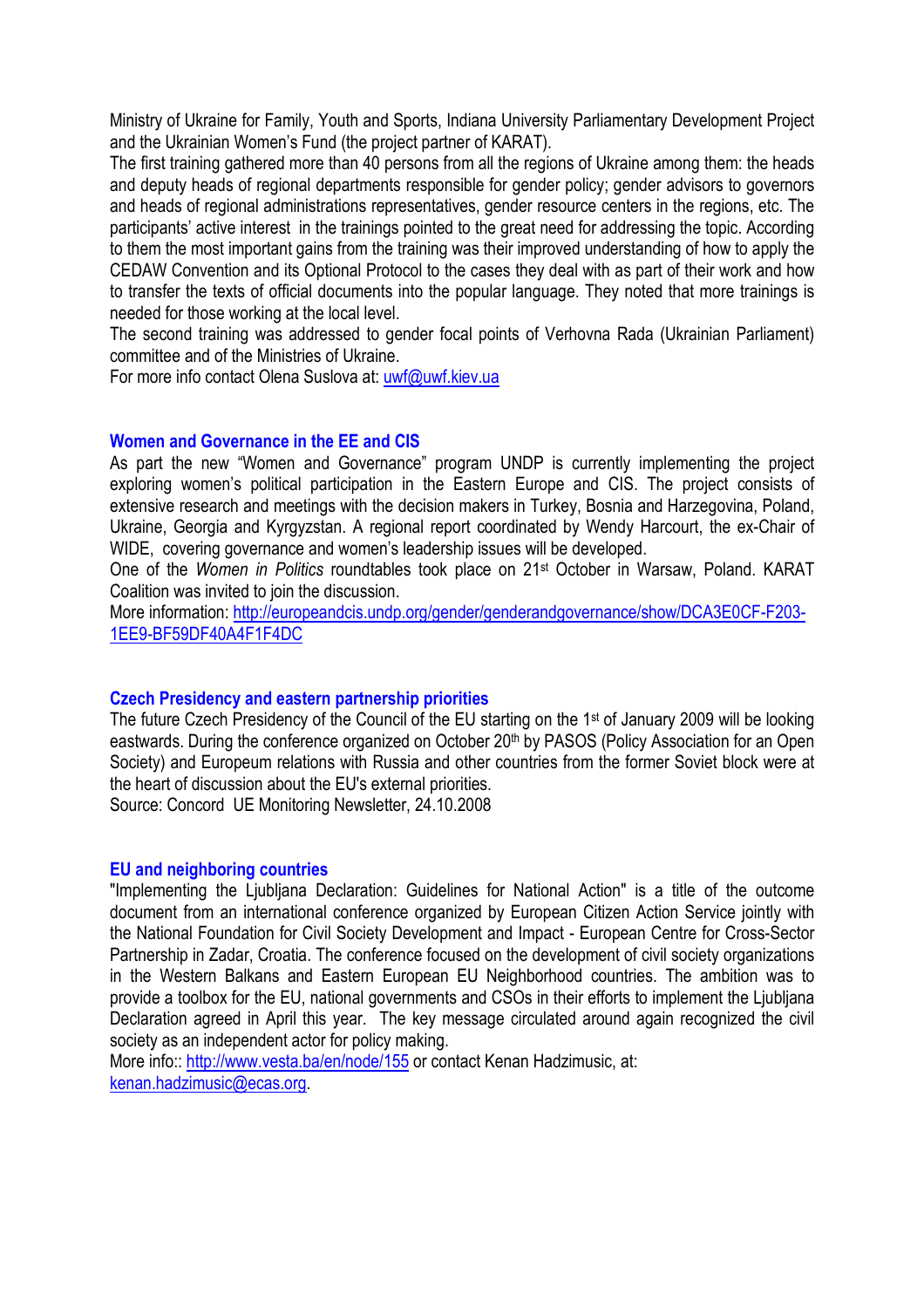# **UE News**

# **EU Equality Summit**

Second annual European Equality Summit held in the context of the extension of the European Year of Equal Opportunities for All was held on 29 - 30 September 2008 in Paris. Bringing together 400 highranking delegates and representatives from the field of equal opportunities it contributed to the fight against discrimination and the promotion of equality. It also made Europeans more aware of their right to equal treatment and of the benefits of diversity.

Conclusions and the report from the Summit: http://www.ue2008.fr/PFUE/lang/en/accueil/PFUE-09\_2008/PFUE-30.09.2008/Sommet\_egalite\_compte\_rendu

# **Pact on Immigration and Asylum adopted**

After a discussion between NGOs and the decision makers the European Pact on Immigration and Asylum was adopted by the UE heads of state and government on 16 October 2008. The pact constitutes a roadmap defining five priorities on immigration: legal and illegal immigration, the fight against illegal immigration, border control, Europe of asylum, and synergies between migration and development. The document was criticized by the number of CSOs – including KARAT - mainly for its negative approach to migration and weak human rights based commitements.

More info: http://www.solidar.org/Page\_Generale.asp?DocID=13958&langue=EN&thebloc=19305

# **Better Maternity leave**

Millions of women throughout Europe will be entitled to longer and better maternity leave under proposals unveiled today by the European Commission. The proposal would increase the minimum period of leave from 14 to 18 weeks and recommend to pay women 100% of their salary. In addition, women will have more flexibility over when to take the non-compulsory portion of their leave. There will also be stronger protection against dismissal and a right to return to the same job or an equivalent one after maternity leave. Finally, a right to ask the employer for flexible working patterns during or after the end of maternity leave will be introduced.

Source: http://ec.europa.eu/social/main.jsp?langId=en&catId=418&newsId=402&furtherNews=yes

# **Other News**

# **Call to Action for decent work**

On October 7th the trade union movement organized a World Day for Decent Work gathering momentum worldwide to ensure decent work and decent lives for all. The Call to Action was signed by President of the European Commission and European Commissioner and Vice President. The action aims to call on leaders of governments and international institutions to protect stable quality jobs, reform trade and debt policies, fulfil aid promises and respect trade union rights. Campaigners are also calling on leaders to ensure access to social protection and rights for migrant workers worldwide.

The 2009 is significant for the decent work issues. It is the 10th anniversary of ILO gender equality action plan and the year when the International Labour Conference (ILC) will hold a general discussion on "Gender Equality at the Heart of Decent Work". In the lead-up to this, the ILO is launching a global campaign on gender equality and the world of work

More info: http://www.ilo.org/gender/Events/Campaign2008-2009/lang--en/index.htm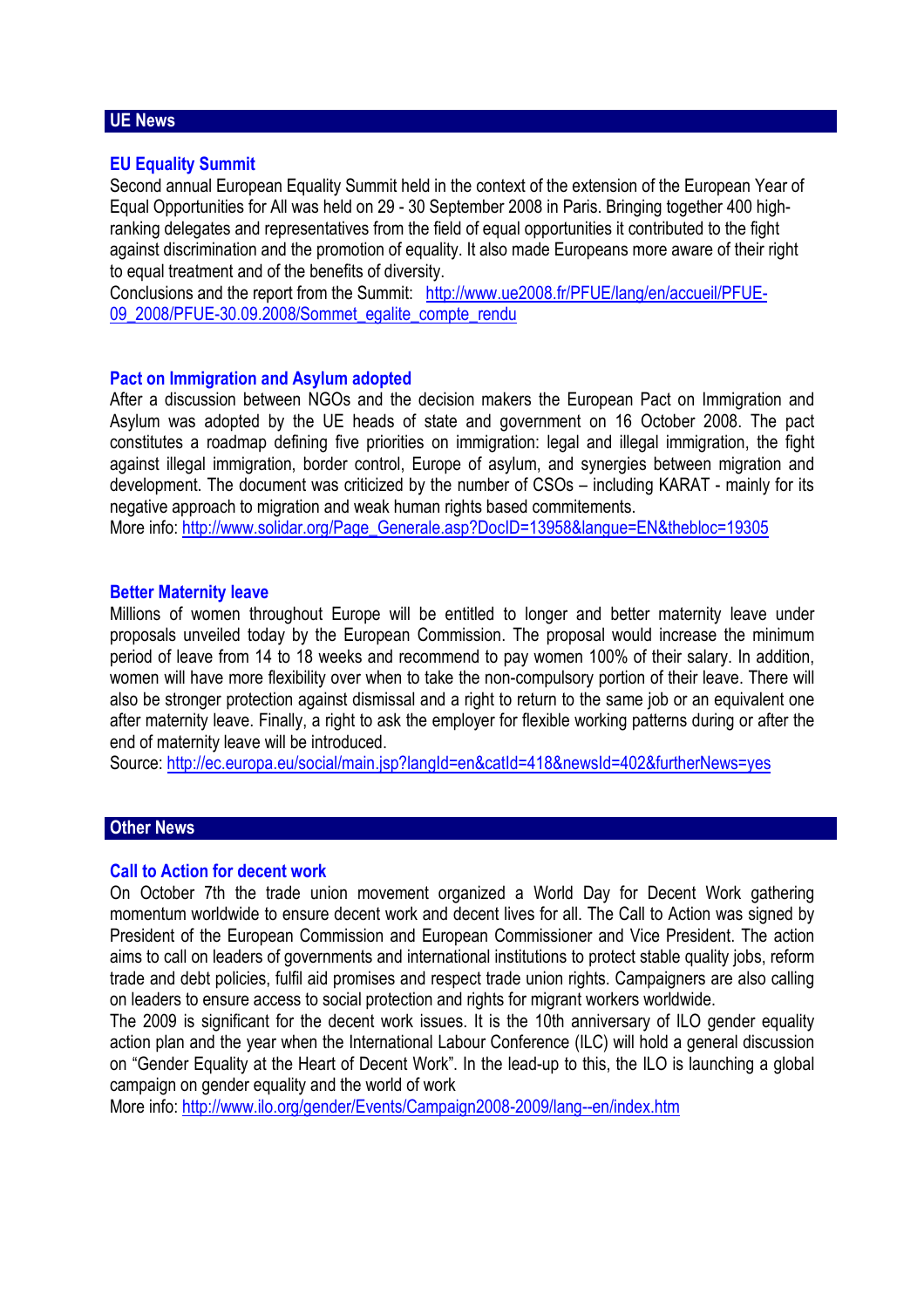### **MDG 2008 review**

"We face nothing less than a development emergency" UN Secretary-General Ban Ki-moon said launching the New 2008 MDG Report. Halfway to the target date of 2015, it is clear that the world in not on track to meet the Goals, especially in Africa. High-level Event on the MDGs held in September by UN pointed out at the challenges of high food and oil prices and global economic slowdown threatens to reverse the progress already made.

More info: http://www.un.int/wcm/content/lang/en/pid/6502

# **Doha and Financing for Development**

International Confernce on Financing for Development with the primary aim to review the Monterrey Concensus will be held in Doha, Qatar on on 29 November – 2 December 2008. This is the last high level event of 2008 geared towards reaching the Millenium Development Goals and meeting the Southern countries development needs. Number of European and Southern CSOs are strictly following the process calling the donors to strenghten their development comitments. Women's rights organizations are calling for putting the gender equality at the center of the financing for development process.

To know more please visit: http://www.un.org/esa/ffd/doha/

# **Information Sharing**

# **Publication: Progress of the World's Women 2008/2009**

UNDP Progress 2008/2009 focuses on five key areas where the need to strengthen accountability to women is urgent: politics and governance, access to public services, economic opportunities, justice, and finally the distribution of international assistance for development aid Available at: http://www.unifem.org/progress/2008/pressCentre.html

#### **Politics and Gender Conference**

The first Gender and Politics conference of European Consortium for Political Reaserch (ECPR) Standing Group on Gender and Politics will be held in Belfast on 21-23 January 2009. Conference program: http://www.essex.ac.uk/ecpr/standinggroups/ecpg\_home.aspx

#### **UNDP Kyrgyzstan conference**

"Monitoring of civil society over international and national commitments of the Kyrgyz Republic on achieving gender equality" conference will be held by the UNDP Kyrgyzstan in Bishek on 18.11.2008 to 19.11.2008. Approaches analysis for identifying the joint vision of state authorities and civil society mechanisms for monitoring and evaluation of national commitments on gender equality are the Conference main objectives. Organizers are inviting and covering the participation costs of expert with the experience in the related area.

For more information and to participate, please contact Nurgul Asylbekova at na@dgov.undp.kg

#### **Conference "Women and Governance in EE and CIS"**

UNDP and the Turkish International Cooperation Agency (TIKA) are organizing a Regional Conference "Women and Governance in Eastern Europe and CIS" on 1-3 December 2008, I n Istanbul. To know more pleas email to: marcellaveneziani@libero.it